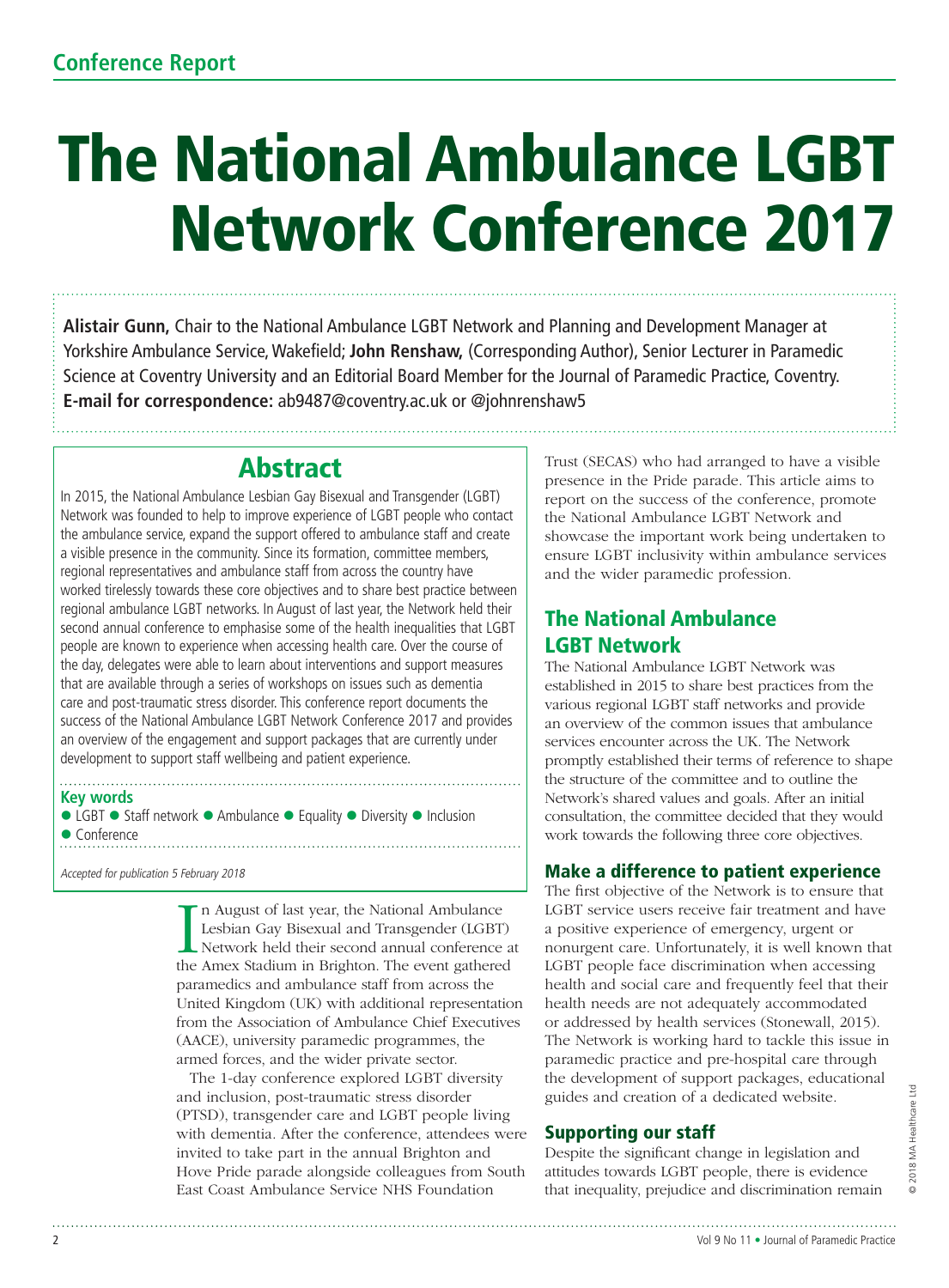endemic within parts of our society (Stonewall, 2013). The Network is aware of cases of alleged discrimination from staff working within the ambulance service and is working to raise awareness of this attitude to promote a change in culture (Anonymous, 2017). The Network recognise that staff who feel they have to hide their identity at work are more likely to suffer from stress and mental health issues (Stonewall, 2013).

In addition, the nature of frontline ambulance work also puts ambulance staff at an increased risk of PTSD which further increases their vulnerability at work. These issues are avoidable and the Network intends to work with ambulance trusts to ensure they provide a workplace where people feel safe to identify as LGBT and provide resources to identify and make appropriate interventions to support staff who feel they may have been affected by these issues.

#### Being visible in our communities

The Network appreciates the importance of creating a vibrant, inclusive and diverse workforce that is representative of the local communities. Therefore, the network is working hard to create a visible physical presence at LGBT events, community projects, Pride events and on building a digital presence too. Attendance at Pride events demonstrates a commitment to meet the specific health needs of LGBT people and promote ambulance services as inclusive employers.

Now in its third year, the Network has held two successful conferences focusing on LGBT issues in pre-hospital care, held regular meetings with representatives from each ambulance service within the UK, and it is currently developing bespoke resources and inclusive policies and procedures, such as those supporting transgender staff, and that support all LGBT people. In addition, the committee have constructed a starter pack to help LGBT networks establish themselves, a resource designed to recognise the needs of older LGBT people using patient transport services. The committee are working towards the publication of a guidance document to share best practice for ambulance services caring for people living with dementia. These exciting developments are as a result of feedback from members and the local ambulance networks.

## Welcome to the conference

After an initial registration period, delegates were welcomed to the second National Ambulance LGBT Network conference by Daren Mochrie who is the chief executive officer (CEO) of SECAS (Mochrie, 2017). After this introduction, Tracy Myhill, the CEO of the Welsh Ambulance Service and representative for the AACE, greeted attendees and spoke about how proud she was of the work of the Network.

Tracy champions equality, diversity and inclusion within the ambulance services in her role as chair of the National Ambulance Diversity Forum. After thanking staff for their attendance and participation in this event, Tracy discussed the importance of equality and diversity within the ambulance service (Myhill, 2017).

Thereafter, Alistair Gunn and Kirsten Willis, chair and deputy chair of the Network, then provided an overview of the Network's objectives and achievement to date before introducing the programme for the event (*Figure 1*) (Gunn and Willis, 2017).



*Figure 1. Programme of attendance (Coventry Paramedic, 2017).* 

### Keynote speakers

The first keynote speaker at conference was La-Chun Lindsay, the managing director of GE Aviation Wales. La-Chun spoke about the progress she had made at GE Aviation in creating a work environment that was inclusive for people who were LGBT. In her honest account, she also spoke about some specific challenges that she had faced during her career and she acknowledged her responsibility to uphold these values in countries or areas of the world that do not have the same norms, legal protection or social acceptance. She encouraged the audience to work hard, strive for success in everything they do and to be the positive change in their organisation (Lindsay, 2017).

The second keynote session was delivered by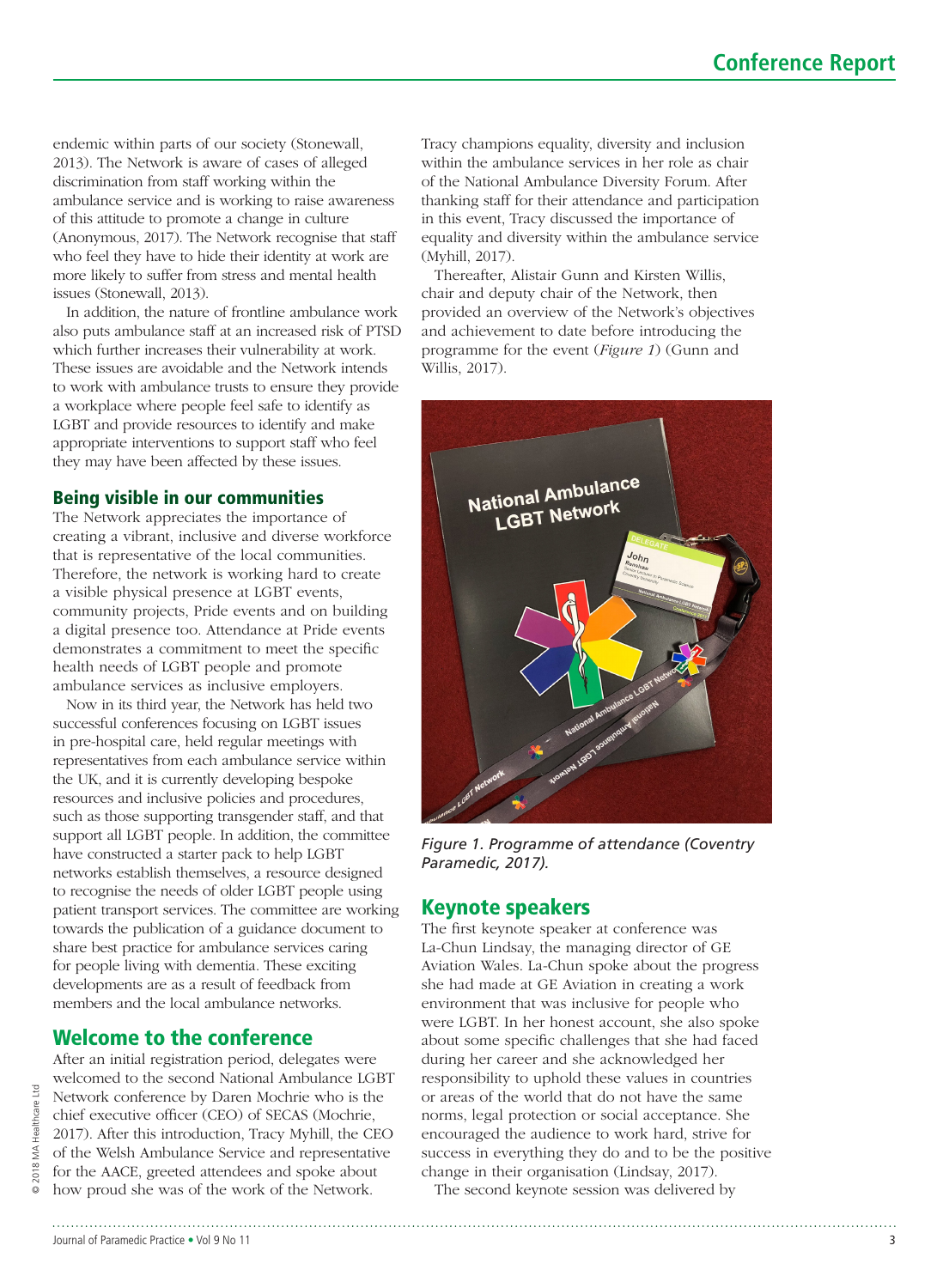# Key Points

- $\bullet$  The National Ambulance LGBT Network works to improve experience of LGBT people, expand the support offered to ambulance staff and create a visible presence in the community
- The National Ambulance LGBT Network conference 2017 allowed for regional ambulance services to share best practice with neighbouring ambulance services
- The Network is currently developing resources to be distributed to ambulance service in an attempt to support staff wellbeing and improve patient experience
- The next conference will be held at Manchester Metropolitan University on 24 August 2018, the day before Manchester Pride

Darren Humphrey, who is a senior clinician at the organisation March on Stress. Darren spoke about the disproportionate number of cases of suicide and attempted suicide in people who are LGBT (Humphrey, 2017). He outlined how we can help to identify people who are more likely to attempt suicide and gave an overview of the various support packages, services and organisations that are working hard to reduce this health inequality and support LGBT people with depression and mental health illness (Humphrey, 2017).

An innovation at this year's conference was the use of a one-man performance to introduce the subject of dementia and its impact on LGBT people. This recently established play *The Purple List* (Pearson, 2017) has been used as a training tool in various health, social care and emergency services. The play follows one man's journey through dementia, from diagnosis to death, from the viewpoint of his samesex partner. The play explores the humour, love and tragedy of this lifespan while simultaneously highlighting the various ways in which LGBT people and their families can have their specific needs overlooked in health and social care.

#### Conference workshops

Over the course of the day, delegates were able to attend a programme of workshops that were specifically designed to promote professional development and motivate paramedics to consider improving their professional practice and interaction with patients who are lesbian, gay, bisexual or transgender. Two of the workshops reflected upon personal experience. The first workshop considered PTSD while the second workshop documented the journey through gender transition. Two further workshops offered an insight into the developing strategy Making Every Contact Count and the Alzheimer's Society Dementia Friendly initiative (Health Education England,

2017; Alzheimer's Society, 2017). Although these workshops were relatively short in duration, their impact was noticeable among delegates at the event and feedback was extremely positive. The Network has carefully studied feedback in order to build upon the success of these small workshops in the development of content for the next annual conference later this year.

#### Brighton Pride Parade 2017

Brighton and Hove Pride parade has seen an exponential growth in recent years, making it the largest Pride event in the UK (Brighton Pride, 2017). For the second consecutive year, SECAS invited conference delegates to march alongside them in the parade. Previously, linking the conference to a social event like Pride has been popular with delegates who appreciate the opportunity to pursue professional development alongside the chance to socialise with colleagues from around the country. Importantly, most ambulance services have also realised the importance of attending to provide a visible message of inclusiveness, acceptance and inclusion for staff, local communities and service users (*Figure 2*). Unsurprisingly, the success and popularity of this year's Brighton Pride event was even captured on the Huffington Post (2017) website who placed 'dancing paramedics' as their second place highlight of Brighton Pride parade (*Figure 3*).

#### What's next for the Network?

Following on from the success of the past three years, the National Ambulance LGBT Network hopes to have greater impact in the patient experience and staff wellbeing through the development of education tools, support packages and awareness campaigns on areas that affect LGBT people. These areas have been identified through feedback from members and align with wider health-care initiatives and public health campaigns. There are a number of projects currently under development, including:

- l Supporting patients with dementia
- l Supporting the development of staff networks
- l Patient Transport 'LGBT Friendly' Service initiative
- l Supporting transgender patients and staff
- l Providing better care to young LGBT people
- l Improving our response to PTSD
- l 'We Are Gay History' campaign
- l 'Stop the Banter' campaign.

In addition, planning is well underway for the Network's next annual conference that will be held at Manchester Metropolitan University on 24 August 2018—the day before Manchester Pride event. The Network is working with the host university to explore academic accreditation for the conference to enhance the professional development opportunity.